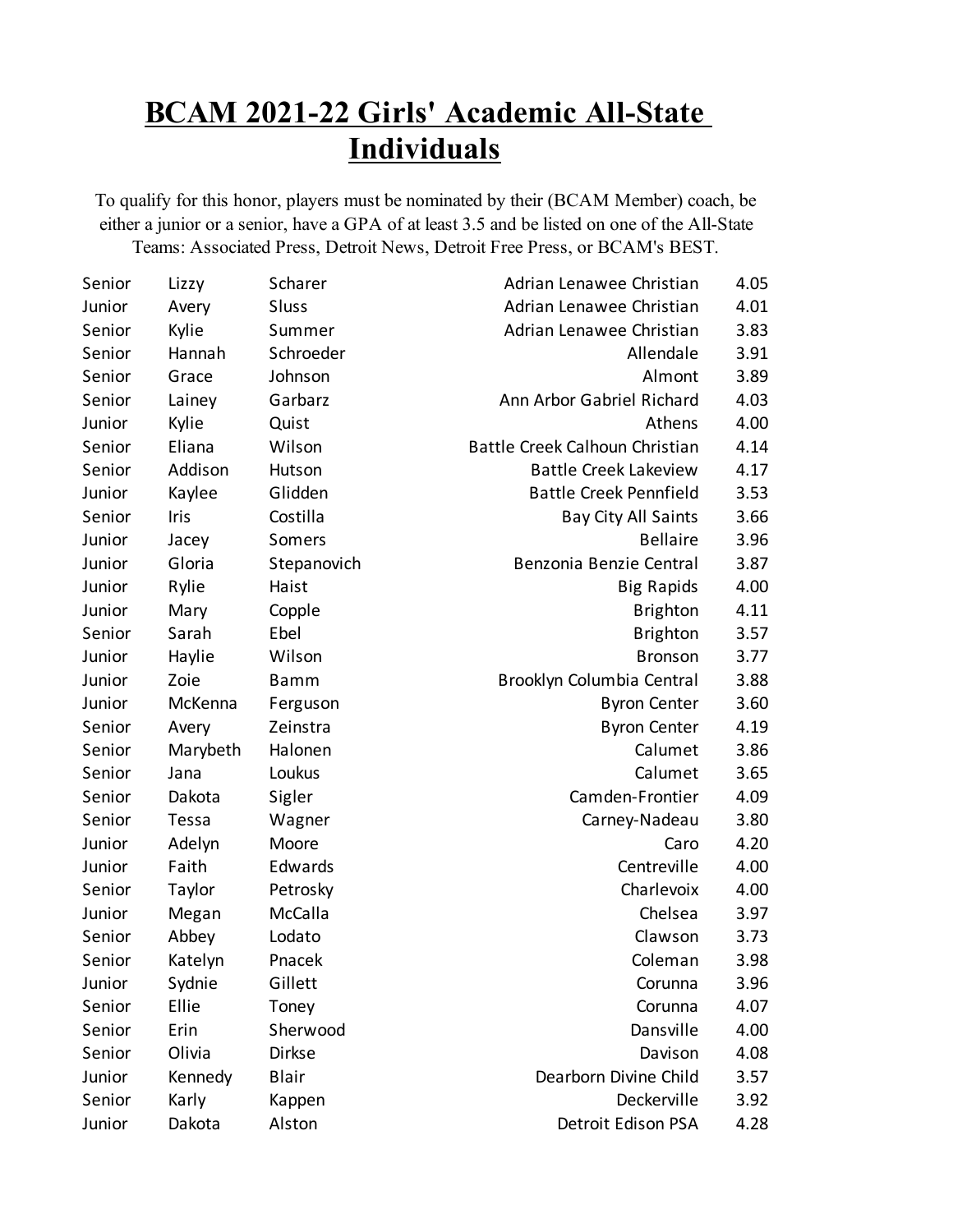| Senior | Taryn     | Gustafson      | DeWitt                               | 3.98 |
|--------|-----------|----------------|--------------------------------------|------|
| Junior | Macy      | <b>Brown</b>   | <b>East Grand Rapids</b>             | 3.91 |
| Senior | Ella      | Miller         | <b>East Lansing</b>                  | 3.88 |
| Senior | Soraya    | Timms          | <b>East Lansing</b>                  | 4.14 |
| Senior | Adi       | Sysum          | Eaton Rapids                         | 4.09 |
| Senior | Ella      | Castelucci     | Edwardsburg                          | 3.97 |
| Junior | Leah      | French         | Engadine                             | 4.10 |
| Senior | Sarah     | Cunningham     | <b>Farmington Hills Mercy</b>        | 3.81 |
| Senior | Sophie    | Dugas          | <b>Farmington Hills Mercy</b>        | 3.94 |
| Senior | Madison   | <b>Travis</b>  | Farwell                              | 3.93 |
| Senior | Emily     | <b>Bissett</b> | <b>Flint Powers Catholic</b>         | 3.93 |
| Junior | Alexcis   | Parker         | <b>Flint Powers Catholic</b>         | 3.89 |
| Junior | Emma      | Riley          | Fowler                               | 3.73 |
| Senior | Mia       | Riley          | Fowler                               | 4.00 |
| Senior | Emma      | Kerkau         | Frankenmuth                          | 3.79 |
| Senior | Whitney   | Farrell        | Freeland                             | 4.06 |
| Junior | McKena    | Wilson         | Fruitport Calvary Christian          | 4.03 |
| Junior | ava       | schultz        | Gaylord St Mary                      | 4.00 |
| Junior | Ryleigh   | Zinn           | Genesee                              | 3.73 |
| Senior | Emma      | Shimizu        | Gibraltar Carlson                    | 3.78 |
| Senior | Amanda    | <b>Barber</b>  | Gobles                               | 3.94 |
| Junior | Ava       | Scanlon        | <b>Grand Ledge</b>                   | 3.80 |
| Senior | Ella      | Mondroski      | <b>Grand Rapids Catholic Central</b> | 3.85 |
| Junior | Katelyn   | LaRue          | <b>Grand Rapids Christian</b>        | 4.00 |
| Junior | Hannah    | Sall           | <b>Grand Rapids Christian</b>        | 4.00 |
| Junior | Cadence   | Dkystra        | <b>Grand Rapids West Catholic</b>    | 4.10 |
| Senior | Abbey     | Kimball        | <b>Grand Rapids West Catholic</b>    | 4.19 |
| Junior | Macy      | Verbeek        | Grandville Calvin Christian          | 3.95 |
| Senior | Gabrielle | Lutchka        | Grass Lake                           | 3.59 |
| Junior | Megan     | Leslie         | Greenville                           | 4.08 |
| Junior | Annabel   | Ayrault        | <b>Grosse Pointe North</b>           | 4.05 |
| Junior | Kyra      | Kleinheksel    | Hamilton                             | 3.55 |
| Junior | Aspen     | <b>Boutell</b> | Hart                                 | 3.86 |
| Senior | Alexis    | Snodgrass      | Hartford                             | 4.26 |
| Junior | Grace     | Isenhath       | Haslett                              | 3.95 |
| Junior | Chloe     | Watson         | Hemlock                              | 3.75 |
| Senior | Molly     | <b>Borski</b>  | <b>Holland West Ottawa</b>           | 4.14 |
| Senior | Claire    | Groenewoud     | Holt                                 | 3.89 |
| Junior | Mady      | Weber          | Hopkins                              | 3.98 |
| Junior | Sophie    | Daugard        | Howell                               | 3.97 |
| Senior | Maeve     | St. John       | Howell                               | 3.75 |
| Junior | Madelynne | Petroelje      | Hudsonville                          | 3.67 |
| Senior | Jaci      | Tubergen       | Hudsonville                          | 4.00 |
| Senior | Ana       | Lengemann      | Imlay City                           | 3.80 |
| Senior | Mary      | Lengemann      | Imlay City                           | 4.00 |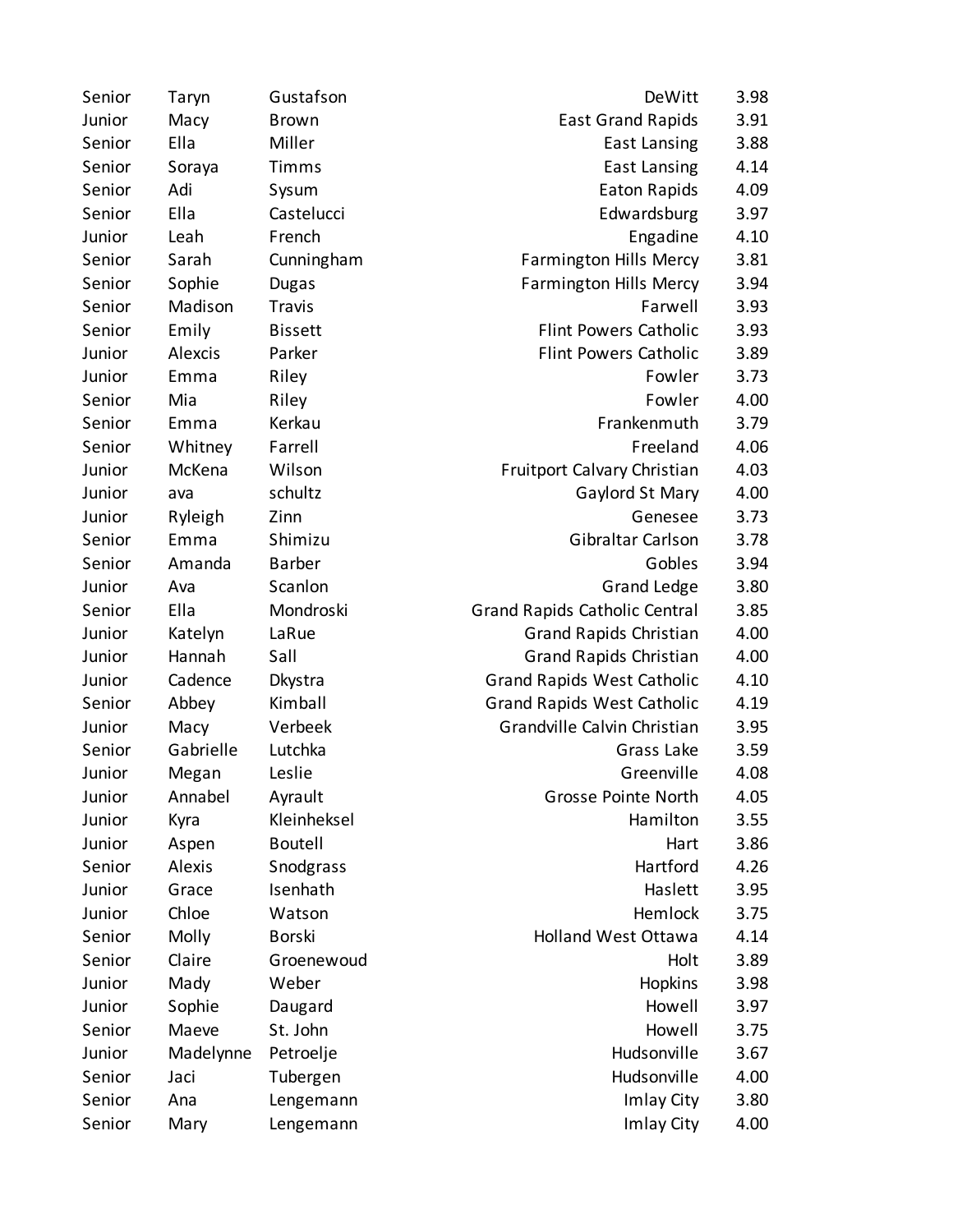| Junior | Natalie   | Wandrie         | <b>Indian River Inland Lakes</b>   | 4.00 |
|--------|-----------|-----------------|------------------------------------|------|
| Senior | Natalie   | Prophet         | Ishpeming Westwood                 | 3.99 |
| Senior | Mackenzie | <b>Baker</b>    | Jonesville                         | 3.86 |
| Senior | Catherine | McMahon         | Kalamazoo Hackett                  | 4.00 |
| Junior | Lexie     | <b>Bowers</b>   | Kent City                          | 3.87 |
| Senior | Chloe     | <b>Bisballe</b> | Lake City                          | 4.00 |
| Senior | Mia       | Judd            | Lansing Christian                  | 3.93 |
| Junior | Audra     | Usiak           | Lansing Christian                  | 3.99 |
| Senior | Hailey    | Wanstead        | LeRoy Pine River                   | 3.89 |
| Senior | RyAnn     | Rohrer          | Ludington                          | 4.10 |
| Junior | Larissa   | Huffman         | Mackinaw City                      | 3.99 |
| Junior | Marlie    | Postula         | Mackinaw City                      | 3.97 |
| Senior | Melanie   | Moore           | Madison Heights Bishop Foley       | 4.05 |
| Senior | Grace     | <b>Bradford</b> | Maple City Glen Lake               | 3.99 |
| Junior | Ruby      | Hogan           | Maple City Glen Lake               | 3.93 |
| Senior | Jessica   | Robbins         | Maple City Glen Lake               | 3.88 |
| Senior | Maria     | Millado         | Marquette                          | 4.00 |
| Senior | Kylie     | <b>Brown</b>    | Marshall                           | 3.83 |
| Senior | Mallory   | Tucker          | Marshall                           | 4.08 |
| Senior | Gracie    | Shettler        | Martin                             | 4.00 |
| Senior | Kaitlyn   | Cain            | Marysville                         | 4.39 |
| Senior | Emma      | Schierbeek      | McBain                             | 3.82 |
| Senior | Megan     | <b>Bennett</b>  | McBain Northern Michigan Christian | 3.99 |
| Senior | Payton    | Griffith        | Mendon                             | 4.00 |
| Senior | Anna      | Nerat           | Menominee                          | 3.98 |
| Junior | Caitlyn   | Dickerson       | <b>Midland Calvary Baptist</b>     | 3.91 |
| Senior | Alexa     | Kolnitys        | <b>Midland Dow</b>                 | 4.00 |
| Senior | Abby      | Rey             | <b>Midland Dow</b>                 | 4.00 |
| Senior | Janae     | <b>Branch</b>   | Mt Morris                          | 3.60 |
| Senior | Jenna     | Matson          | Munising                           | 3.95 |
| Junior | Sara      | Albanese        | Muskegon Catholic Central          | 4.00 |
| Senior | Olivia    | Sobczak         | Muskegon Mona Shores               | 4.28 |
| Junior | Sophia    | Hekkema         | Muskegon Reeths-Puffer             | 3.80 |
| Junior | Ariel     | Walker          | Muskegon Reeths-Puffer             | 3.50 |
| Senior | Alyssa    | Hill            | Negaunee                           | 4.00 |
| Senior | Emmerson  | Goodin          | Newaygo                            | 3.94 |
| Senior | Jaxi      | Long            | Newaygo                            | 4.60 |
| Senior | Amara     | Palmer          | <b>Niles</b>                       | 3.70 |
| Senior | Sophie    | Wisniski        | Onekama                            | 4.00 |
| Senior | Kaylei    | Smith           | Onsted                             | 3.90 |
| Senior | Cali      | Miller          | Otsego                             | 3.90 |
| Senior | Kaitlyn   | Payseno         | Otsego                             | 4.12 |
| Senior | Caitlyn   | Walter          | Ovid-Elsie                         | 3.81 |
| Senior | Hillary   | Griffin         | Parma Western                      | 3.78 |
| Senior | Reece     | Hitt            | Parma Western                      | 3.82 |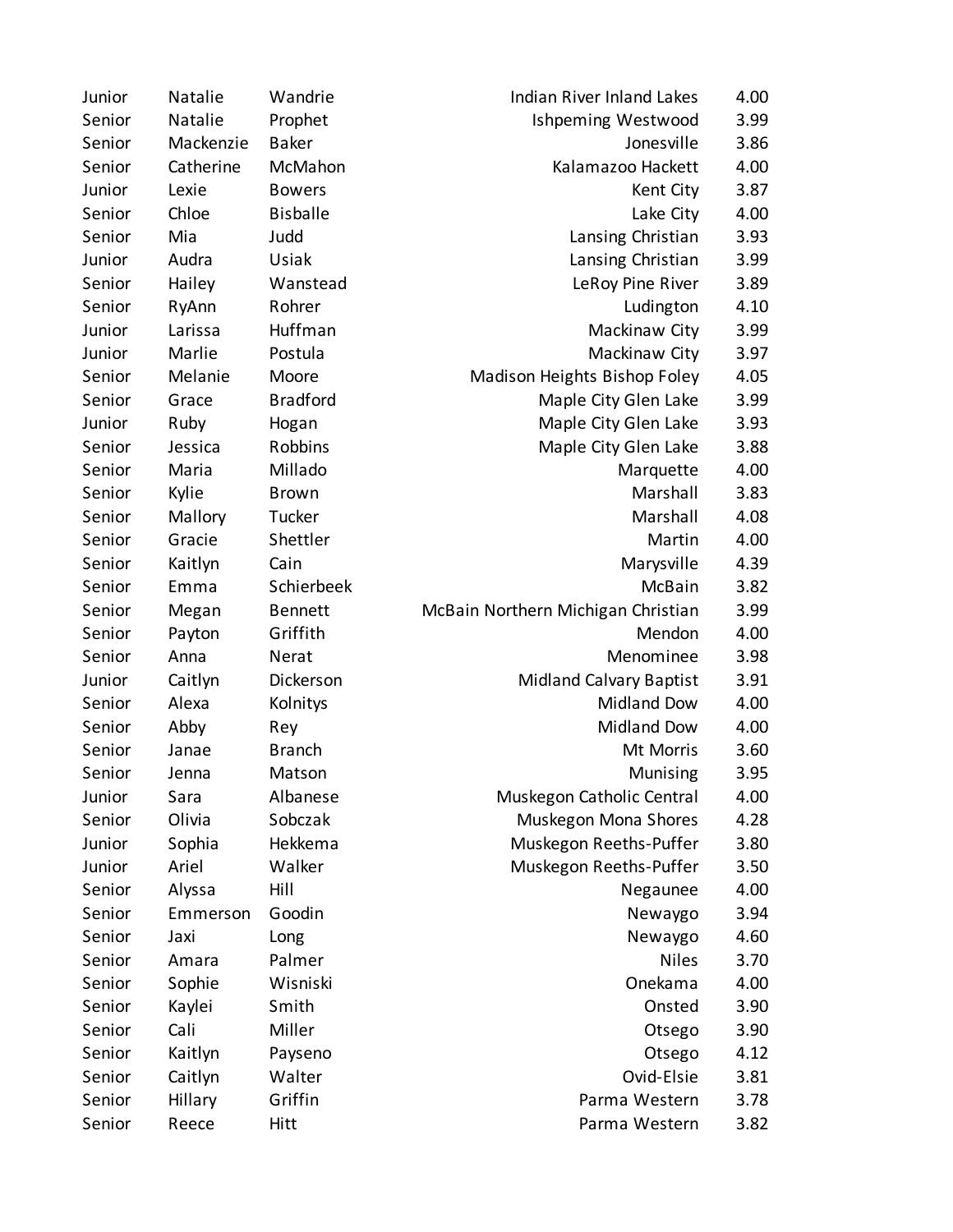| Senior | Alyna          | Lewis         | Parma Western                   | 3.88 |
|--------|----------------|---------------|---------------------------------|------|
| Senior | Kennedy        | Guild         | Pickford                        | 3.96 |
| Senior | Elizabeth      | Storey        | Pickford                        | 4.00 |
| Senior | Lauren         | Vanderstelt   | Plainwell                       | 4.14 |
| Senior | Anna           | Fernandez     | Plymouth Christian              | 3.61 |
| Junior | Morganne       | Houk          | Plymouth Christian              | 3.99 |
| Junior | Hailey         | Maulbetsch    | Plymouth Christian              | 3.95 |
| Senior | Julia          | Gilbert       | Port Huron                      | 4.31 |
| Junior | Jordan         | Wesaw         | Portage Northern                | 4.42 |
| Senior | Ashley         | <b>Bower</b>  | Portland                        | 4.00 |
| Senior | Ava            | Guilford      | Portland                        | 3.92 |
| Senior | Lydia          | Meredith      | <b>Portland St Patrick</b>      | 4.00 |
| Senior | Katelyn        | Russell       | <b>Portland St Patrick</b>      | 4.00 |
| Senior | Mallory        | Wheeler       | Reading                         | 3.90 |
| Senior | Mackenzie      | Ford          | <b>Richland Gull Lake</b>       | 3.95 |
| Senior | Sydney         | LaPrairie     | Rochester Hills Stoney Creek    | 4.19 |
| Junior | Alyssa         | Wypych        | Rockford                        | 4.00 |
| Senior | <b>Bridget</b> | Murray        | Royal Oak Shrine Catholic       | 4.00 |
| Junior | Rachel         | Resio         | Saginaw Swan Valley             | 4.00 |
| Senior | Sophie         | Canen         | Saline                          | 3.83 |
| Senior | Emmy           | <b>Bender</b> | Sandusky                        | 3.83 |
| Junior | Mackenzie      | Bell          | Sault Ste Marie                 | 3.70 |
| Junior | Claire         | Erickson      | Sault Ste Marie                 | 4.00 |
| Senior | Mackenzie      | Miller        | Schoolcraft                     | 3.57 |
| Senior | Allie          | Walther       | Schoolcraft                     | 4.05 |
| Senior | Kendall        | Zoulek        | Shelby                          | 3.56 |
| Senior | Taylor         | Anderson      | South Lyon East                 | 3.64 |
| Senior | Bella          | Vallone       | Sparta                          | 3.68 |
| Senior | Jennifer       | Judge         | Spring Lake                     | 4.00 |
| Senior | Ryann          | Locke         | Springport                      | 3.99 |
| Junior | <b>Bailey</b>  | Stimac        | <b>St Charles</b>               | 3.69 |
| Senior | Krista         | Ridgeway      | St Clair Shores Lakeview        | 3.69 |
| Senior | Ally           | Schultz       | St Ignace LaSalle               | 4.00 |
| Senior | Cailynn        | Junk          | St Joseph                       | 3.77 |
| Junior | Macey          | Fegan         | Standish-Sterling               | 4.00 |
| Junior | Madison        | <b>Bettys</b> | Sterling Heights Henry Ford II  | 4.04 |
| Senior | Grace          | Ryan          | <b>Temperance Bedford</b>       | 4.06 |
| Senior | Colleen        | Hegewald      | <b>Traverse City St Francis</b> | 3.93 |
| Junior | Magdalena      | Napont        | <b>Traverse City St Francis</b> | 3.96 |
| Junior | Malyah         | <b>Bynum</b>  | Trenton                         | 3.57 |
| Senior | Kendal         | Zeiter        | Troy                            | 3.61 |
| Senior | Lina           | Rea           | Utica                           | 4.15 |
| Senior | Natalie        | Skowron       | Vestaburg                       | 3.72 |
| Junior | Samantha       | Dietz         | Watervliet                      | 3.98 |
| Senior | Molly          | Libby         | White Lake Lakeland             | 4.31 |

| Parma Western              | 3.88         |
|----------------------------|--------------|
| Pickford                   | 3.96         |
| Pickford                   | 4.00         |
| Plainwell                  | 4.14         |
| Plymouth Christian         | 3.61         |
| Plymouth Christian         | 3.99         |
| Plymouth Christian         | 3.95         |
| Port Huron                 | 4.31         |
| Portage Northern           | 4.42         |
| Portland                   | 4.00         |
| Portland                   | 3.92         |
| <b>Portland St Patrick</b> | 4.00         |
| <b>Portland St Patrick</b> | 4.00         |
| Reading                    | 3.90         |
| <b>Richland Gull Lake</b>  | 3.95         |
| ter Hills Stoney Creek     | 4.19         |
| Rockford                   | 4.00         |
| Il Oak Shrine Catholic     | 4.00         |
| Saginaw Swan Valley        | 4.00         |
| Saline                     | 3.83         |
| Sandusky                   | 3.83         |
| Sault Ste Marie            | 3.70         |
| Sault Ste Marie            | 4.00         |
| Schoolcraft                | 3.57         |
| Schoolcraft                | 4.05         |
| Shelby                     | 3.56         |
| South Lyon East            | 3.64         |
| Sparta                     | 3.68         |
| Spring Lake                | 4.00         |
| Springport                 | 3.99         |
| <b>St Charles</b>          | 3.69         |
| Clair Shores Lakeview      | 3.69         |
| St Ignace LaSalle          | 4.00         |
| St Joseph                  | 3.77         |
| Standish-Sterling          | 4.00         |
| Heights Henry Ford II      | 4.04         |
| Temperance Bedford         | 4.06         |
| averse City St Francis     | 3.93         |
| averse City St Francis     | 3.96         |
| Trenton                    | 3.57         |
| Troy<br>Utica              | 3.61<br>4.15 |
| Vestaburg                  | 3.72         |
| Watervliet                 | 3.98         |
|                            | 4.31         |
| White Lake Lakeland        |              |